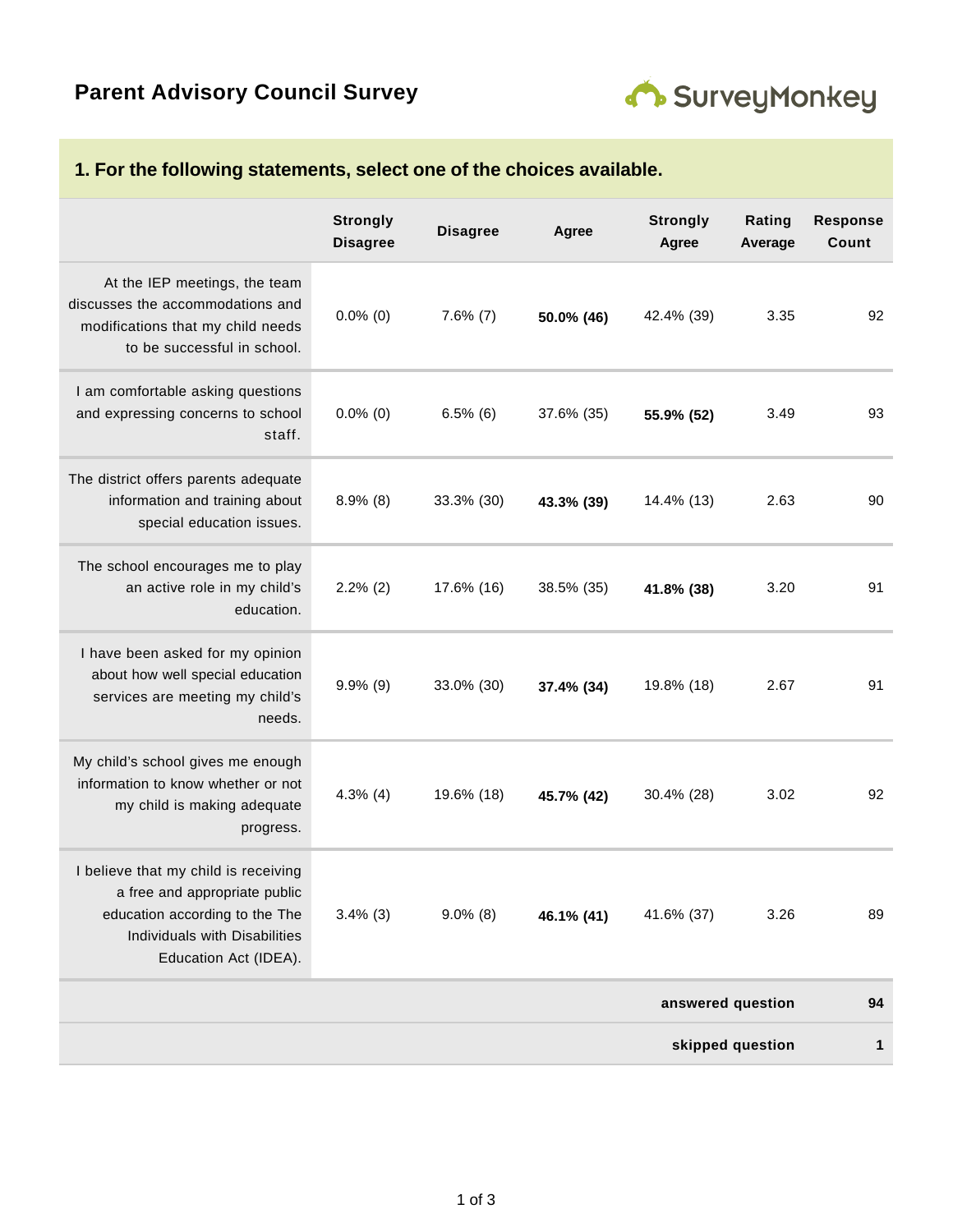**2. Please review the following training topics and select your interest in attending a training on each topic either in person or via a webinar.**

|                                                                                                                                                          | <b>Strong Interest</b><br>in Attending | Some Interest in<br><b>Attending</b> | No Interest in<br><b>Attending</b> | Rating<br>Average | <b>Response</b><br>Count |
|----------------------------------------------------------------------------------------------------------------------------------------------------------|----------------------------------------|--------------------------------------|------------------------------------|-------------------|--------------------------|
| Building an effective Multi-<br>disciplinary team; parents and<br>school teams working<br>collaboratively                                                | 27.2% (25)                             | 44.6% (41)                           | 28.3% (26)                         | 2.01              | 92                       |
| Post-Secondary Transition                                                                                                                                | 30.3% (27)                             | 33.7% (30)                           | 36.0% (32)                         | 2.06              | 89                       |
| Transition from Early Intervention<br>to School Age                                                                                                      | $9.4\%$ (8)                            | $9.4\%$ (8)                          | 81.2% (69)                         | 2.72              | 85                       |
| Special Education and College;<br>Navigating the admissions process<br>and available supports and<br>resources for college students with<br>disabilities | 34.1% (30)                             | 27.3% (24)                           | 38.6% (34)                         | 2.05              | 88                       |
| How to talk to your child about their<br>disability                                                                                                      | 27.9% (24)                             | 33.7% (29)                           | 38.4% (33)                         | 2.10              | 86                       |
| Gaining a better understanding of<br>the English/Language Arts<br>Curriculum                                                                             | 22.2% (20)                             | 43.3% (39)                           | 34.4% (31)                         | 2.12              | 90                       |
| Gaining a better understanding of<br>the Mathematics Curriculum                                                                                          | 24.4% (22)                             | 45.6% (41)                           | 30.0% (27)                         | 2.06              | 90                       |
| Understanding state-wide<br>assessments; PSSA, PASA,<br>Keystones                                                                                        | 23.6% (21)                             | 39.3% (35)                           | 37.1% (33)                         | 2.13              | 89                       |
| Understanding psychoeducational<br>evaluations and how to build an IEP<br>based on the findings from an<br>evaluation                                    | 36.0% (32)                             | 36.0% (32)                           | 28.1% (25)                         | 1.92              | 89                       |
|                                                                                                                                                          | answered question                      |                                      |                                    |                   |                          |
| skipped question                                                                                                                                         |                                        |                                      |                                    |                   | 1                        |